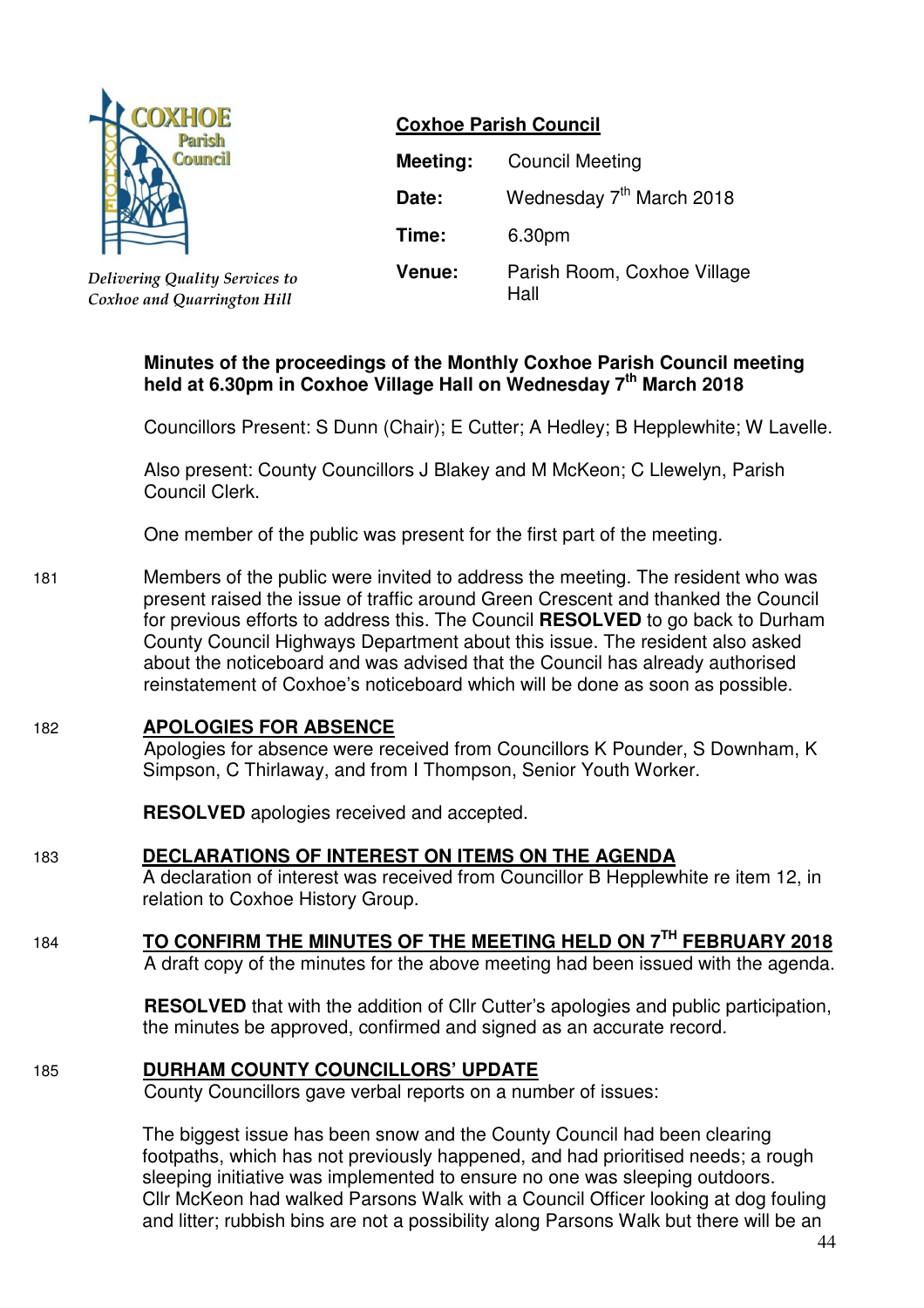increase in frequency of litter collectors patrolling and they will also collect dog deposits.

Cllrs Dunn and McKeon had done a walkabout on Grange Crescent and Green Crescent. There is a project coming up which will plant flowering trees in areas and the Councillors want to talk to residents, the Parish Council and community groups about where they would like to see flowering trees sited.

During severe weather, big salt bags are to be dropped in areas where no salt bins are able to be placed.

Cllr Blakey wants to see improvements to the pedestrian route to the front street from the park/leisure centre area.

Cllr Blakey did a walkabout with the Police on Green Crescent and the Grove. Issues with the car wash have been passed on to the County Council's planning enforcement section.

A World War 1 window is being repaired at St Mary's Church.

**RESOLVED** the information be received and noted.

# 186 **COUNCILLORS' REPORTS OF THEIR ATTENDANCE AT MEETINGS/EVENTS ON BEHALF OF THE PARISH COUNCIL**

No reports received.

## 187 **YOUTH PROVISION**

A verbal report was presented by the Clerk which included:

- Last Friday's session at the Active Life Centre was cancelled due to the weather
- There has been an average of 8-9 children on Mondays in Quarrington Hill and Tuesdays in Coxhoe, and an average of 50 over two sessions on Fridays in Coxhoe
- The Youth Strategy Group was postponed due to the weather and will now take place on Thursday 22<sup>nd</sup> March at 6.30 at Coxhoe Village Hall.

**RESOLVED** the information is received and noted.

## 188 **CLERK'S REPORT AND OUTSTANDING ISSUES**

The Clerk distributed a report for consideration.

### The following were **RESOLVED** (A):

 Clerk to bring to the next meeting an annual action plan based on the Clerk's Report, for review by Councillors.

**RESOLVED** (B) the following:

Durham County Council to be asked for ideas on improving parking in Coxhoe's front street and the community to be consulted on these.

Clerk to write to landowner of old school site to find out if they would be interested in allowing parking on their land.

Clerk to contact Co-op about the proposed joint car park with the Village Hall. Cllr Dunn to take up issues on parking in the Commercial Street area, around the Post Office, Sanderson Street and around the school.

The Parish Council noted its intention to work with businesses to improve parking in the village.

**RESOLVED** (C) Cllr Dunn to progress the work on hanging baskets.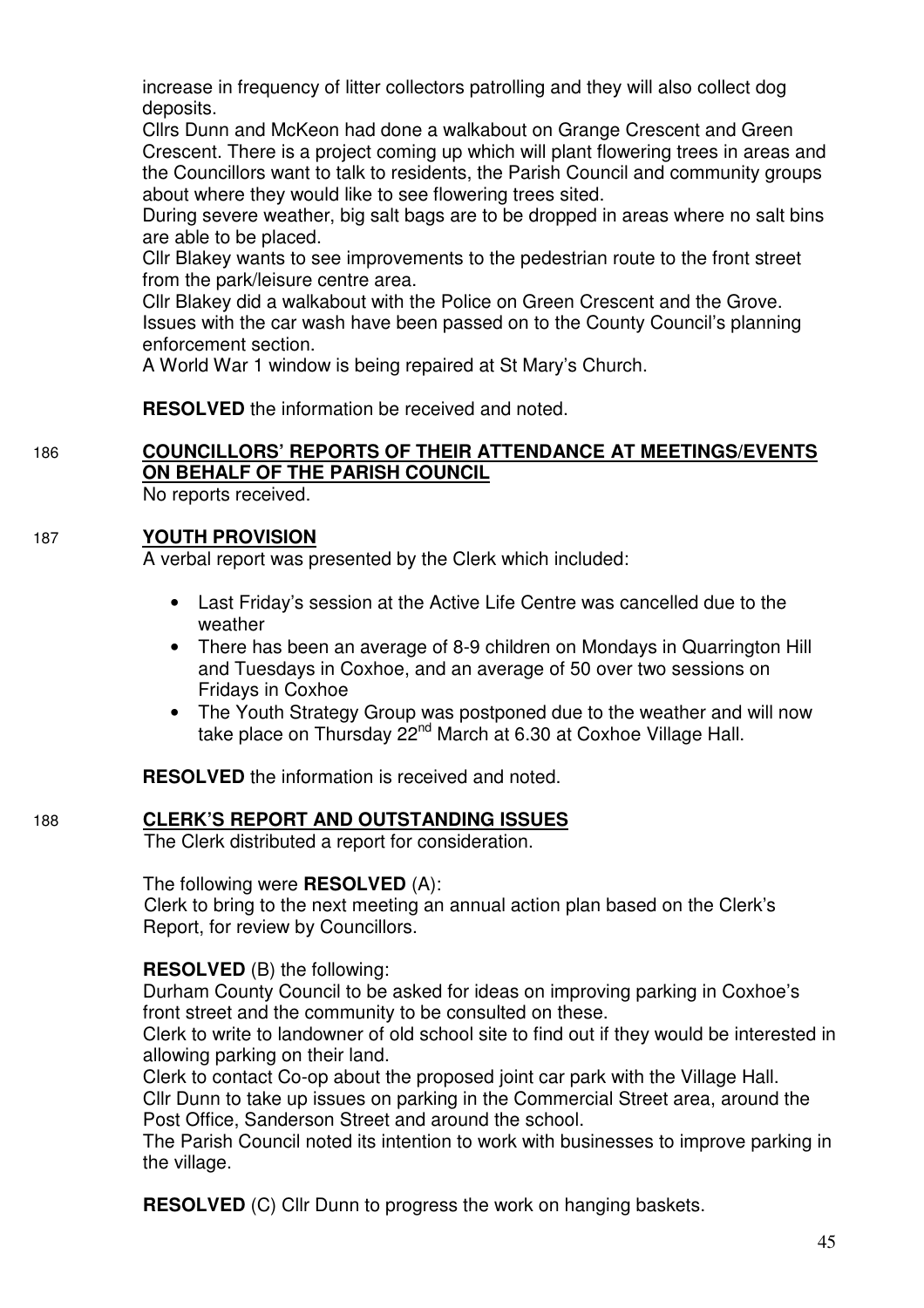**RESOLVED** (D) the Annual Parish Meeting will take place on Wednesday 2<sup>nd</sup> May at 6.00pm, directly followed by the Annual Parish Council meeting, directly followed by the monthly Parish Council meeting.

**RESOLVED** (E) Clerk to establish what satisfactory arrangements can be made for the safe and to report to the next monthly meeting.

**RESOLVED** (F) the Clerk to undertake the training detailed in the report.

## 189 **FINANCIAL MATTERS**

The Clerk is working 7 hours extra per week for four weeks with the prior approval of the Chair and Vice Chair.

Confirmation has been received from Altogether Greener that the annual price will increase by 3% for 2018/19.

The Council's insurance renewal is due  $1<sup>st</sup>$  April 2018; the cost for 2018/19 is £3,187.38 which was accepted by the Council.

#### Schedule of Payments

The following payments were submitted for approval:

Amendments/Additions from February Schedule

| Date of        | Date           | Payee          | <b>Description</b>         | <b>Amount</b> |
|----------------|----------------|----------------|----------------------------|---------------|
| <b>Invoice</b> | <b>Payment</b> |                |                            |               |
|                | Due            |                |                            |               |
| Direct         | N/A            | Vodafone       | <b>Mobile Phones</b>       | £69.01        |
| debit          |                |                |                            |               |
| 25.01.18       | 28.02.18       | Mastercopy     | Photocopier usage          | 37.94         |
|                |                | (direct debit) |                            |               |
| 21.02.18       | 24.02.18       | Surveymonkey   | <b>Annual Subscription</b> | 336.00        |

`

## March Payments Due

| Date of             | Date                          | Payee                       | <b>Description</b>                                                        | <b>Amount</b> |
|---------------------|-------------------------------|-----------------------------|---------------------------------------------------------------------------|---------------|
| <b>Invoice</b>      | <b>Payment</b><br><b>Due</b>  |                             |                                                                           |               |
| Direct<br>debit     | N/A                           | <b>NEST</b>                 | <b>Employer Pension Contribution</b>                                      | £18.47        |
| N/A                 | N/A                           | <b>HMRC</b>                 | <b>Employer's Liabilities</b>                                             | £755.40       |
| Direct<br>debit     | N/A                           | <b>Scottish Power</b>       | Memorial Garden Lighting                                                  | £10.00        |
| Direct<br>debit     | N/A                           | Vodafone                    | <b>Mobile Phones</b>                                                      | £69.01        |
| 23.01.18            | Discussed<br>with<br>business | Seventeen                   | Catering                                                                  | £50.00        |
| Not yet<br>received | N/A                           | Viking<br>Stationery        | Stationery Order including filing<br>cabinets for Youth Service<br>venues | £225.01       |
| Direct<br>debit     | On or after<br>10.03.18       | BT rental (direct<br>debit) | Telephone and broadband rental                                            | £34.68        |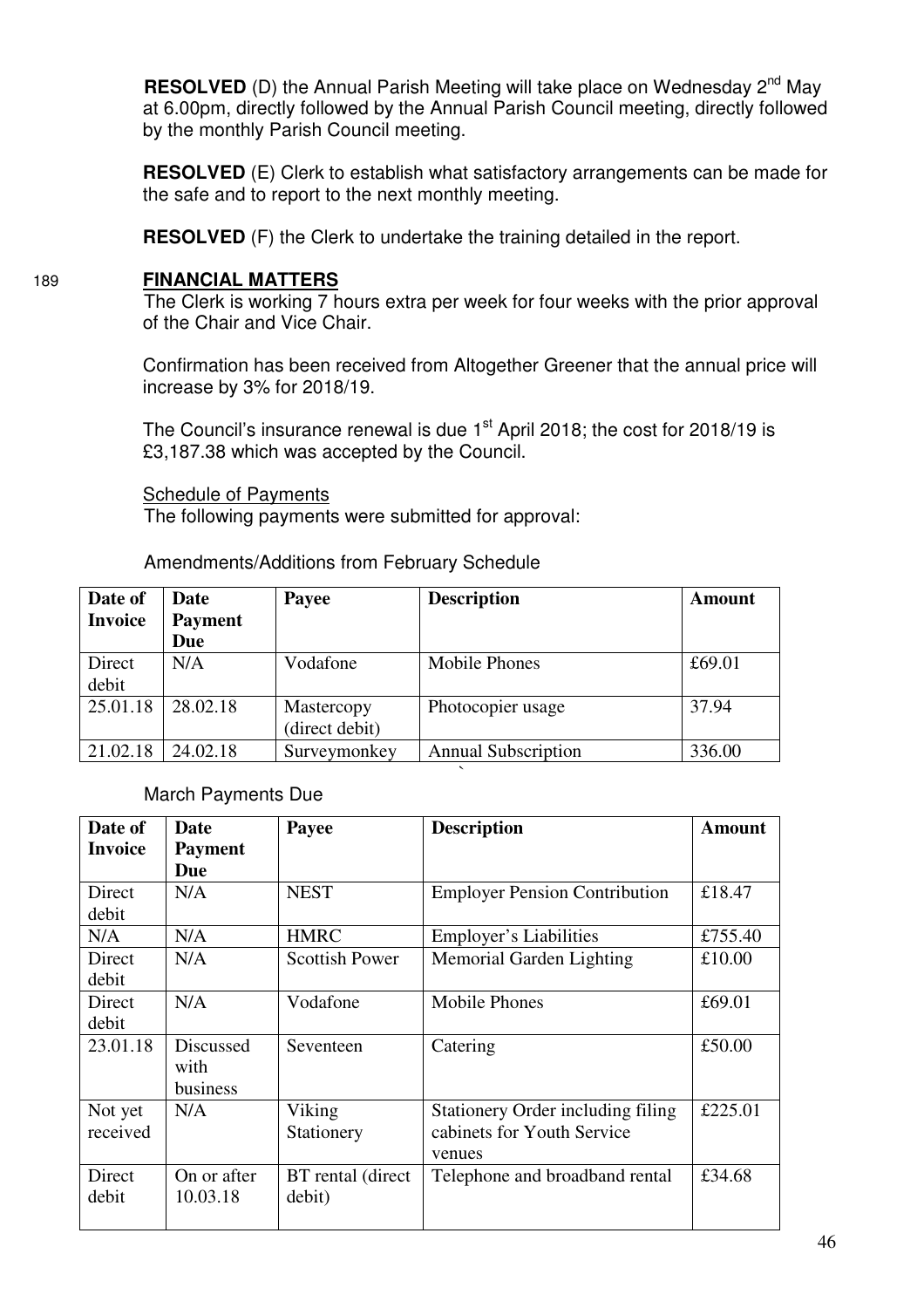| Direct   | On or after | Mastercopy              | Photocopier usage                   | £36.00  |
|----------|-------------|-------------------------|-------------------------------------|---------|
| debit    | 28.03.18    |                         |                                     |         |
| 01.03.18 | N/A         | <b>Quarrington Hill</b> | Room Hire Junior Youth Club         | £240.00 |
|          |             | Community               | Sept – Dec 2017 16 sessions         |         |
|          |             | Association             |                                     |         |
| 28.02.18 | By 30.03.18 | Altogether              | <b>Grounds Maintenance Contract</b> | £924.76 |
|          |             | Greener                 | Feb 18                              |         |
| 28.02.18 | By 30.03.18 | Altogether              | Birds Mouth Fence Supplied and      | £441.60 |
|          |             | Greener                 | Installed                           |         |
| 28.02.18 | By 30.03.18 | Altogether              | Weed spray area round Pit Wheel     | £106.80 |
|          |             | Greener                 | and adjacent footpath               |         |

` **RESOLVED** (A) that the Clerk's hours and the above payments be received and approved.

## Bank Reconciliation at 31.01.18 and 28.02.18

**RESOLVED** (B) that the reconciliations are received and noted.

### 190 **RISK REGISTER**

 The Parish Council reviewed its risk assessment including financial risks. **RESOLVED** to note the Summary Plan of the Council's risk register with updated review dates, and to accept the changes made by the Clerk notably inclusion of Youth Service as a separate item, implementation of lone working policy and risk assessment, inclusion of GDPR regulations, use of external advisers as appropriate, and holding of passwords in case of emergency. **FURTHER RESOLVED** (B) Clerk to obtain 'near miss' reporting books for each Youth Service location and the Village Hall.

### 191 **FINANCIAL RISK ASSESSMENT**

**RESOLVED** the financial risks are included in the risk register above and the Council does not require a separate financial risk assessment.

### 192 **AGREEMENT OF POLICIES AND RISK ASSESSMENTS**

#### Complaints Procedure

**RESOLVED** (A) this Policy will be updated with proposed changes notably inclusion of Freedom of Information complaints, all complaint records to be held by the Clerk, complaints to be addressed to the Clerk or the Chair.

### Disciplinary and Grievance Policies

**RESOLVED** (B) Clerk to request Durham County Council to update the procedures and to bring to the next meeting for consideration.

 Attending and Reporting Meetings Procedure **RESOLVED** (C) this Policy still valid and is re-adopted.

## 193 **REQUESTS FOR FINANCIAL ASSISTANCE**

 Cllr Hepplewhite had declared an interest in Coxhoe History Group and left the room for this item and took no part in the discussion.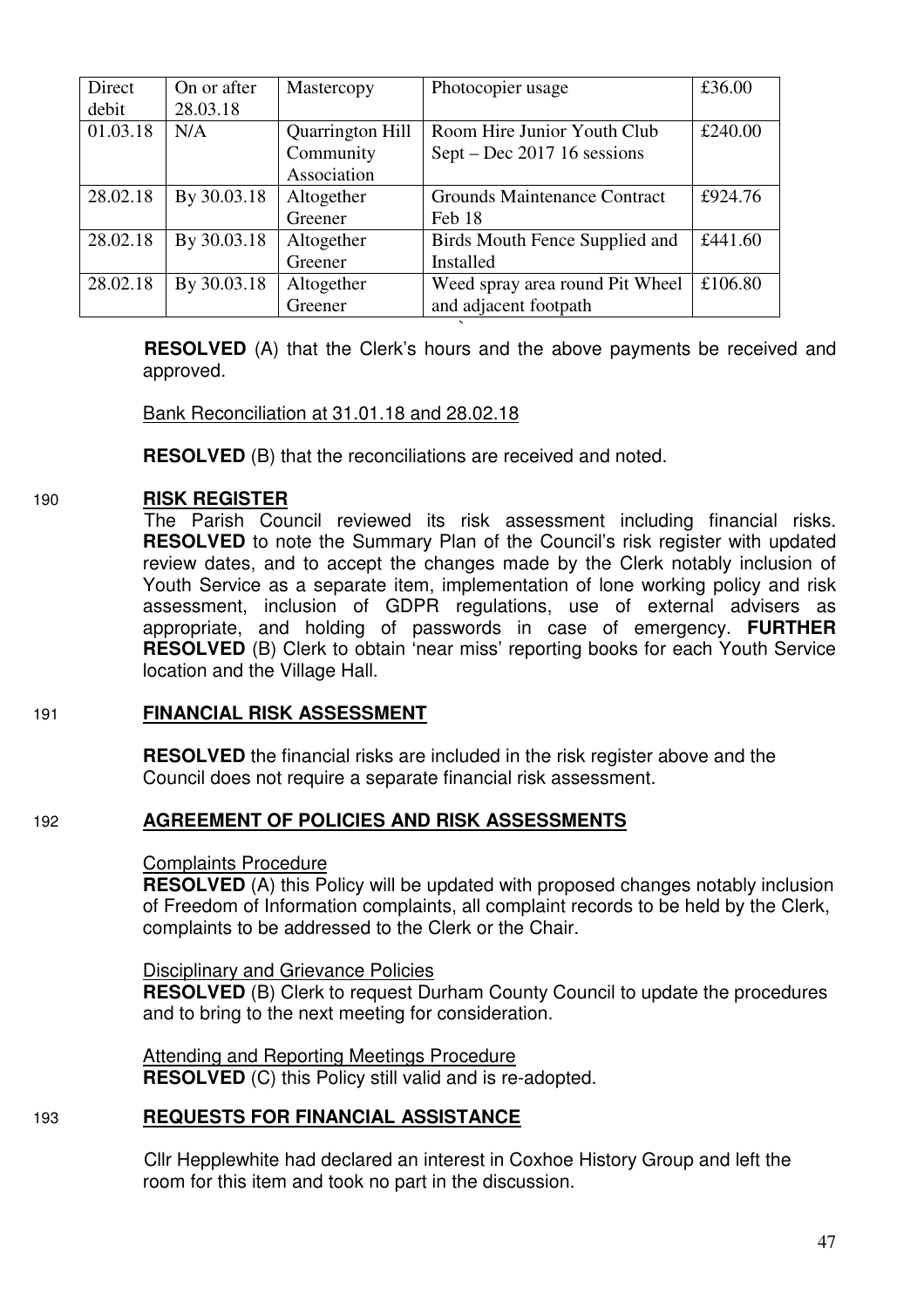A request for financial assistance was received from Coxhoe History Group.

**RESOLVED** to give £488 to Coxhoe History Group under Section 137.

Cllr Hepplewhite returned to the room for the rest of the meeting.

## 194 **PLANNING & CORRESPONDENCE REPORTS**

## Planning notices received by Durham County Council

| <b>Application</b><br><b>Number</b> | <b>Applicant</b>                   | Location                                                        | Proposal                                                                                   | <b>Electoral</b><br><b>Ward and</b><br>Parish | <b>Case Officer</b><br>and<br><b>Expected</b><br><b>Decision</b><br>Level |
|-------------------------------------|------------------------------------|-----------------------------------------------------------------|--------------------------------------------------------------------------------------------|-----------------------------------------------|---------------------------------------------------------------------------|
| DM/17/03875/FPA                     | Mr<br>Christopher<br><b>Holmes</b> | 11 Neil<br>Crescent<br>Quarrington<br>Hill<br>Durham DH6<br>4QX | Retention of 2No<br>Detached<br>Outbuildings and<br>Single-Storey<br><b>Rear Extension</b> | Coxhoe<br>Coxhoe                              | Allan<br>Fenwick<br>Delegated                                             |
| DM/18/00532/FPA                     | Mr<br><b>Malcolm</b><br>Maddison   | 7 Oakwood<br>Coxhoe<br>Durham<br>DH <sub>6</sub> 4SQ            | Single storey side<br>and rear<br>extension                                                | Coxhoe<br>Coxhoe                              | John<br>Russell<br>Delegated                                              |

Planning applications approved by Durham County Council

| DM/17/03990/AD<br>$Co$ -op | The Co-operative Food<br><b>Petterson Dale</b><br>Coxhoe<br>Durham<br>DH64HA | Display of replacement<br>signage to shop elevations<br>and replacement totem sign<br>$(rebranding)$ . |
|----------------------------|------------------------------------------------------------------------------|--------------------------------------------------------------------------------------------------------|
|                            |                                                                              |                                                                                                        |

Planning applications refused by Durham County Council

None received.

 **RESOLVED (A)** the Parish Council has no comment to make with regards to the above planning matters.

**Correspondence** 

- Voluntary Web Administrator: Website and Social Media Report for information and feedback
- Coxhoe Beavers: Thank you for providing funding
- CDALC Agenda for Neighbourhood Planning Working Group Meeting
- GDPR Toolkit
- CDALC Severe Cold Weather Alert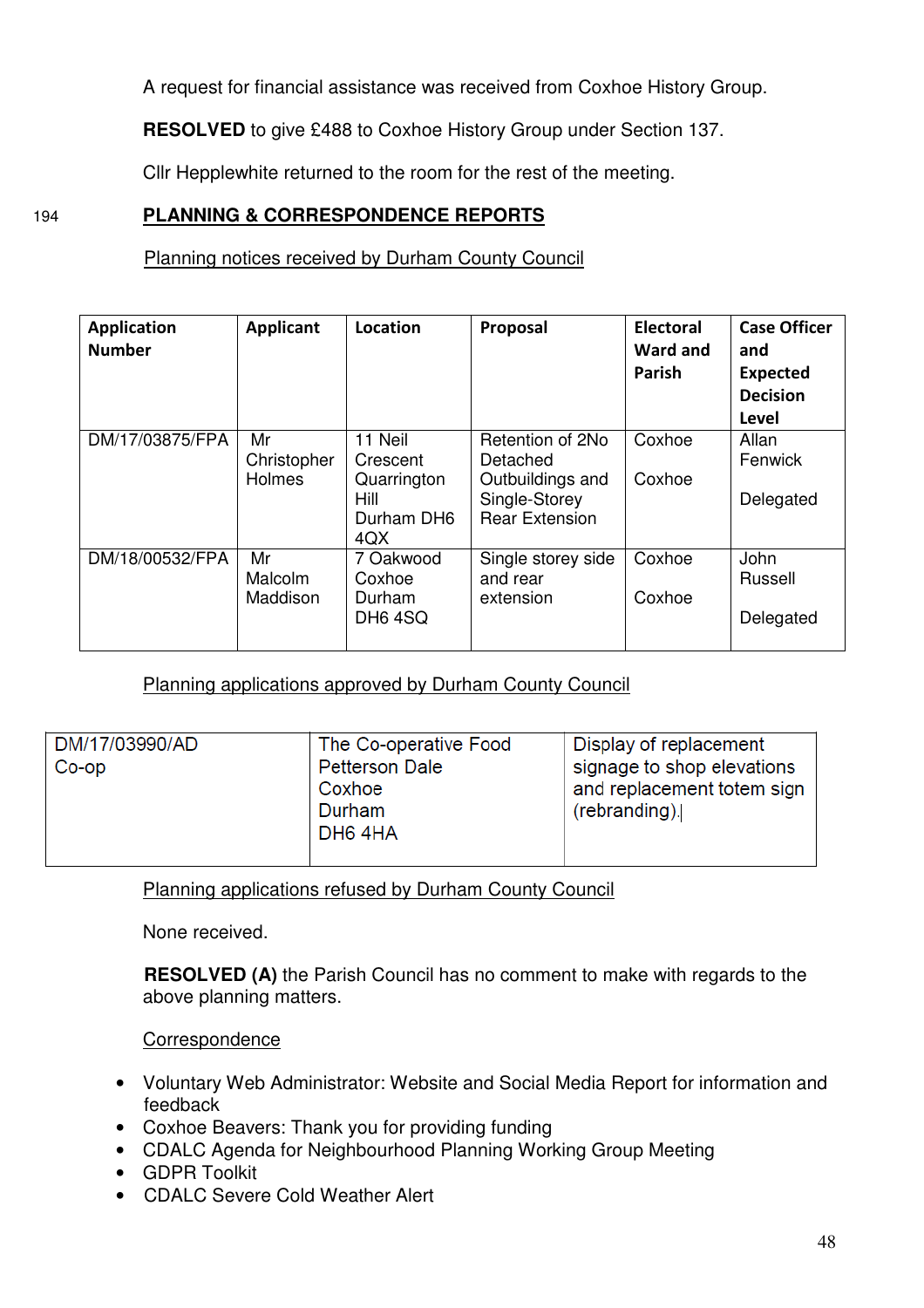- NALC Chief Executive's Bulletin 8-23 February 2018 including GDPR toolkit and Joint Information Governance Group
- CDALC Cancellation of Neighbourhood Planning Working Group Meeting
- Invitation to Mayor and Mayoress's Civic Dinner **RESOLVED (B)** the correspondence is noted.
- Cllr M Mckeon: Cassop Primary School is to engage two classes in a litter pick in Cassop and Quarrington Hill. **RESOLVED (C)** the Council supports the initiatives and the Clerk to ask Youth Service staff if there would be interest in the Big Spring Clean.
- Resident re land at Meadow View; **RESOLVED (D)** Clerk to contact County Council to establish land ownership.

## **Bulletins**

- NALC Census Survey of Parish Councillors
- NALC Chief Executive's Bulletin 6-9 February 2018 including Reporting Personal Data Breaches and local government finance settlement
- East Durham Rural Corridor AAP E-bulletin including Board Meeting dates
- NALC Chief Executive's Bulletin 7 including details of NALC Lobby Day 2018 and a letter from the Secretary of State for Housing, Communities and Local Government
- CDALC meeting date including attachments of local council GDPR readiness review and letter from Police and Crime Commissioner
- Raisby Quarry Liaison Committee Invitation to meeting 08.03.18 **RESOLVED** the information is received and noted.

## 195 **VILLAGE APPEARANCE AND CLEANLINESS**

**RESOLVED (A)** Clerk to write to Paving Factory about appearance around the factory.

**RESOLVED (B)** Clerk to contact Durham Student Community Action or the Probation Service about volunteers pointing walls.

### 196 **BUILDING STRONGER COMMUNITIES: JO COX FOUNDATION**

Councillor Hepplewhite had brought information to the meeting. **RESOLVED** Council to consider at future meetings what type of event could be put on.

### 197 **CO-OPTION**

**RESOLVED** that Angela Appleby be co-opted to the Parish Council.

At 8.30pm the Chair requested members' agreement, as per Standing Order 3(w), to extend the meeting beyond the standard 2-hour period.

**RESOLVED** that Standing Order 3(w) be invoked and the meeting continue.

### 198 **NEIGHBOURHOOD AND PARISH PLANNING**

The students and mentor from Newcastle University are visiting Coxhoe on Monday  $12<sup>th</sup>$ March; **RESOLVED** Clerk to invite all Councillors.

### 199 **COXHOE CRICKET GROUND**

A meeting is still to be arranged. **RESOLVED** Clerk to see if Shildon Town Council has a lease agreement which could be of use.